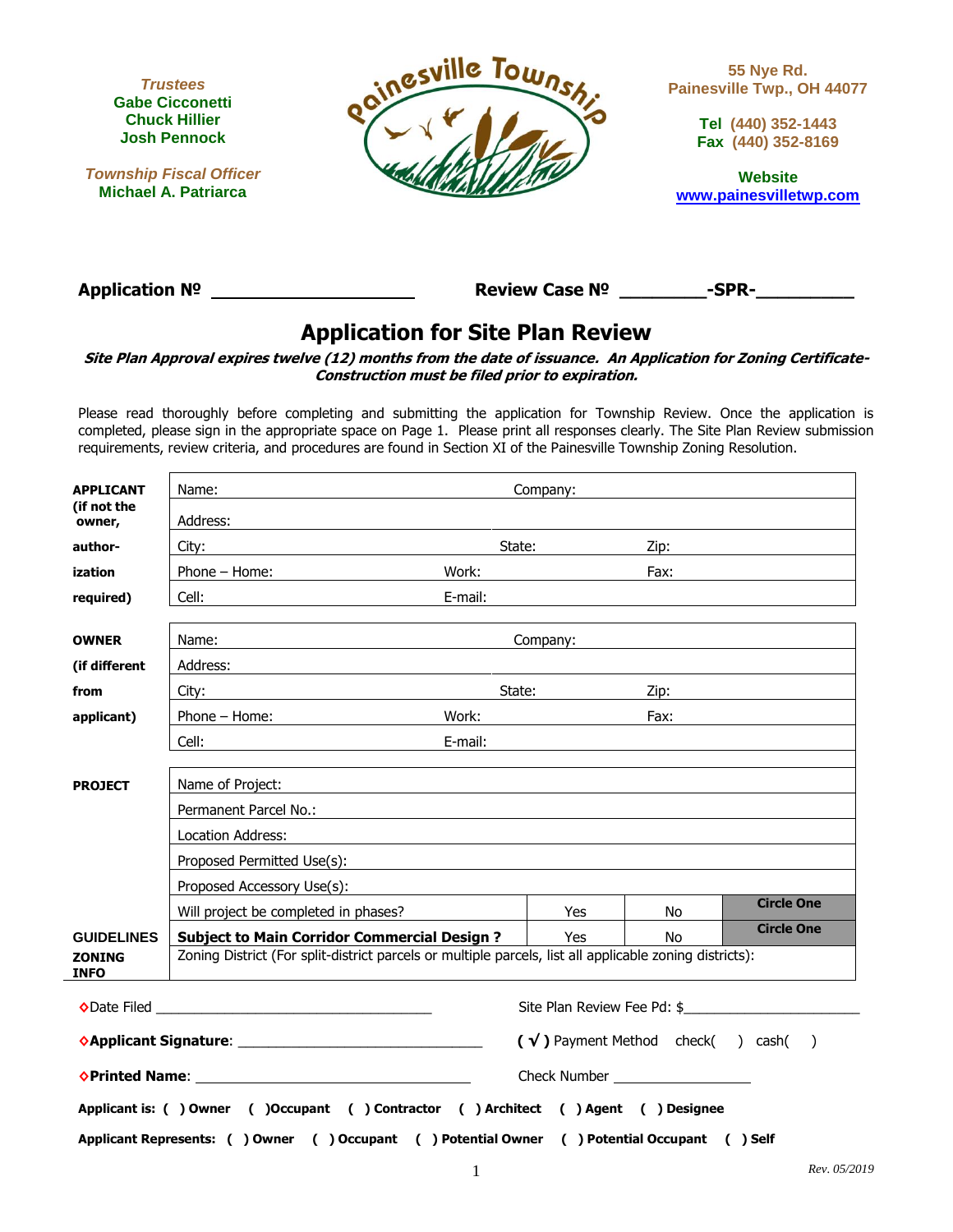## **\*\*\* Please refer to Section XXII of the Painesville Township Resolution for district regulations on minimum requirements to complete this section. Copy this page and complete following sections for each building. \*\*\***

# **Lot Dimensions:**

| Lot Area square footage: | Frontage:    |
|--------------------------|--------------|
| Existing                 | ft. existing |
| Proposed                 | ft. proposed |

# **Building Dimensions:**

| -- <i>-</i> --- <i>-</i> -----<br>Existing:                                                                                                                                                                                                         | Add New:                                               | Grand Total: (New & Existing): |  |
|-----------------------------------------------------------------------------------------------------------------------------------------------------------------------------------------------------------------------------------------------------|--------------------------------------------------------|--------------------------------|--|
| $1st$ Floor<br>sq. ft.                                                                                                                                                                                                                              | $1st$ Floor<br>sq. ft.                                 |                                |  |
| 2 <sup>nd</sup> Floor<br>sq. ft.                                                                                                                                                                                                                    | sq. ft.<br>$2nd$ Floor                                 | sa. ft.                        |  |
| 3 <sup>rd</sup> Floor and the state of the state of the state of the state of the state of the state of the state of the state of the state of the state of the state of the state of the state of the state of the state of the state o<br>sq. ft. | 3rd Floor<br>sq. ft.                                   |                                |  |
| Maximum Height Proposed                                                                                                                                                                                                                             | ft.                                                    |                                |  |
| Maximum Impervious Surface Proposed                                                                                                                                                                                                                 | (Include total roofing square footage along with total |                                |  |
| $\rightarrow$                                                                                                                                                                                                                                       | % Paved surface square footage of<br>sq.fit.)          |                                |  |
| Minimum building separation proposed $\rightarrow$                                                                                                                                                                                                  | ft.                                                    |                                |  |

# **Proposed Setback Lines:**

| Front setback from R-0-W                                                              | ft.                                |
|---------------------------------------------------------------------------------------|------------------------------------|
| Setback from side street R-O-W for corner lots                                        | ft.                                |
|                                                                                       | Right<br>Left<br>ft.<br>ft.        |
| Proposed side and rear yard clearance if abutting Residential<br>District             | Rear<br>ft.                        |
|                                                                                       | <b>Right</b><br>Left<br>ft.<br>ft. |
| Proposed side and rear yard clearance if abutting Non-<br><b>Residential District</b> | Rear<br>ft.                        |

# **Parking Requirements:**

| Required number of spaces:                              |     | Proposed number of spaces:                                                                                             |     |               |            |     |     |
|---------------------------------------------------------|-----|------------------------------------------------------------------------------------------------------------------------|-----|---------------|------------|-----|-----|
|                                                         |     |                                                                                                                        |     |               |            |     |     |
| Parking space dimensions (each space): Width __________ | ft. | Length                                                                                                                 |     | ft.           |            |     |     |
| Setback from Right-Of-Way and                           |     | <b>Front</b> Province and Province and Province and Province and Province and Province and Province and Province and P | ft. | Rear          |            | ft. |     |
| Property boundary lines:                                |     | Right in the second second second second second second second second second second second second second second         | ft. | Left          |            | ft. |     |
| Aisle Width: Aisle                                      |     |                                                                                                                        |     |               |            |     |     |
| ft.                                                     |     | Access Drive Width:                                                                                                    |     |               |            |     |     |
| Percentage of Interior Parking Lot Landscaping Required |     | Percentage of Interior Parking Lot Landscaping                                                                         |     |               |            |     |     |
| $\frac{0}{0}$                                           |     | Proposed                                                                                                               |     | $\frac{0}{0}$ |            |     |     |
|                                                         |     |                                                                                                                        |     |               |            |     |     |
| Number of delivery and loading spaces:                  |     | Each space: Width                                                                                                      |     |               | ft. Length |     | ft. |

# **Accessory Use Requirements ( √ ):**

| 1. Do proposed trash receptacles and collection areas comply with the applicable requirements set forth in the district            |  |  |  |  |  |  |
|------------------------------------------------------------------------------------------------------------------------------------|--|--|--|--|--|--|
| regulations?<br>Yes(<br>No(                                                                                                        |  |  |  |  |  |  |
| 2. Do proposed delivery and loading areas comply with the applicable requirements set forth in the district regulations?           |  |  |  |  |  |  |
| Yes(<br>No(                                                                                                                        |  |  |  |  |  |  |
| 3. Does proposed exterior lighting of building and parking areas comply with the applicable requirements set forth in the district |  |  |  |  |  |  |
| regulations?<br>No(<br>Yes(                                                                                                        |  |  |  |  |  |  |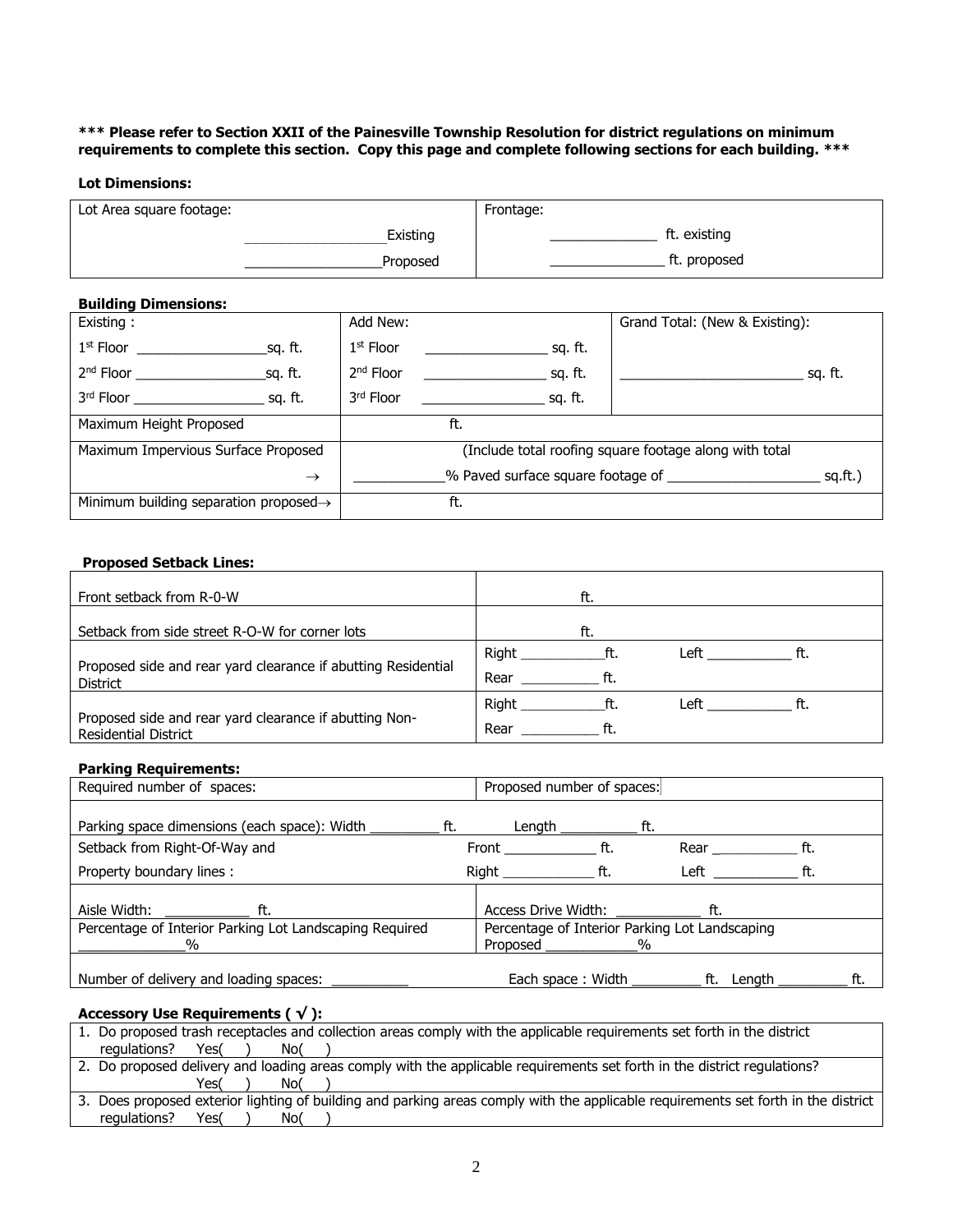**TRUSTEES** *Trustees* **ANGELO A. CICCONETTI Gabe Cicconetti Chuck Hillier Josh Pennock**

**Township Fiscal Officer Michael A. Patriarca**



**55 Nye Rd. Painesville Twp., OH 44077**

> **Tel (440) 352-1443 Fax (440) 352-8169**

**Website [www.painesvilletwp.com](http://www.painesvilletwp.com/)**

#### **Please Note Any Anticipated Variance Requests for the Above or Other Requirements:**

| -- |  |  |
|----|--|--|

| <b>Staff Use Only</b>                                                                                                          |                              |                                                  |  |  |  |
|--------------------------------------------------------------------------------------------------------------------------------|------------------------------|--------------------------------------------------|--|--|--|
| <b>Date of In-Person</b><br><b>Preliminary Review:</b>                                                                         | If none,<br>Reason:          |                                                  |  |  |  |
| <b>Date Application Accepted by</b><br><b>Zoning Inspector:</b>                                                                |                              | <b>Conditional Use Permit #:</b>                 |  |  |  |
| <b>Meeting Date for Site Plan Review:</b>                                                                                      |                              | Variance Requested ( $\sqrt{}$ ):<br>Yes(<br>No( |  |  |  |
| <b>Date Distributed for Departmental</b><br><b>Review (Township/County):</b>                                                   |                              | Appeal #:                                        |  |  |  |
| <b>Date of Zoning</b><br><b>Commission Hearing:</b>                                                                            |                              | Design Review $(\sqrt{\ }$ :<br>Yes(<br>No(      |  |  |  |
| <b>Action</b><br><b>Date</b>                                                                                                   | <b>Comments / Conditions</b> |                                                  |  |  |  |
| <b>Approved:</b>                                                                                                               |                              |                                                  |  |  |  |
| <b>Conditionally</b><br><b>Approved:</b>                                                                                       |                              |                                                  |  |  |  |
| Denied:                                                                                                                        |                              |                                                  |  |  |  |
| Chairperson Date:<br><b>Action Taken by:</b>                                                                                   |                              |                                                  |  |  |  |
| Zoning Commission Case Nº New York Commission Case Nº New York Commission Case Nº New York Commission Case Nº 1                |                              |                                                  |  |  |  |
| Was Site Plan referred back to BZA for additional variance request ? ( $\sqrt{ }$ ) YES( ) NO( ) APPEAL Nº                     |                              |                                                  |  |  |  |
| Additional Variance Dispensation : $(\sqrt)$<br>APPROVED()<br><b>DISAPPROVED(</b><br>$\rightarrow$                             |                              |                                                  |  |  |  |
| 1. Final site plan received as approved by reviewing body (with conditions met).<br>Yes(<br>No(<br>$\lambda$<br>$\mathbf{L}$   |                              |                                                  |  |  |  |
| 2. Final landscape plan received as approved by reviewing body (with conditions met). Yes(<br>$\lambda$<br>No(<br><sup>1</sup> |                              |                                                  |  |  |  |
| 3. Final architectural drawings and elevations of proposed building (s) received.<br>Yes(<br>No(<br>1<br>λ                     |                              |                                                  |  |  |  |
| Approved by the Zoning Inspector<br>Date:                                                                                      |                              |                                                  |  |  |  |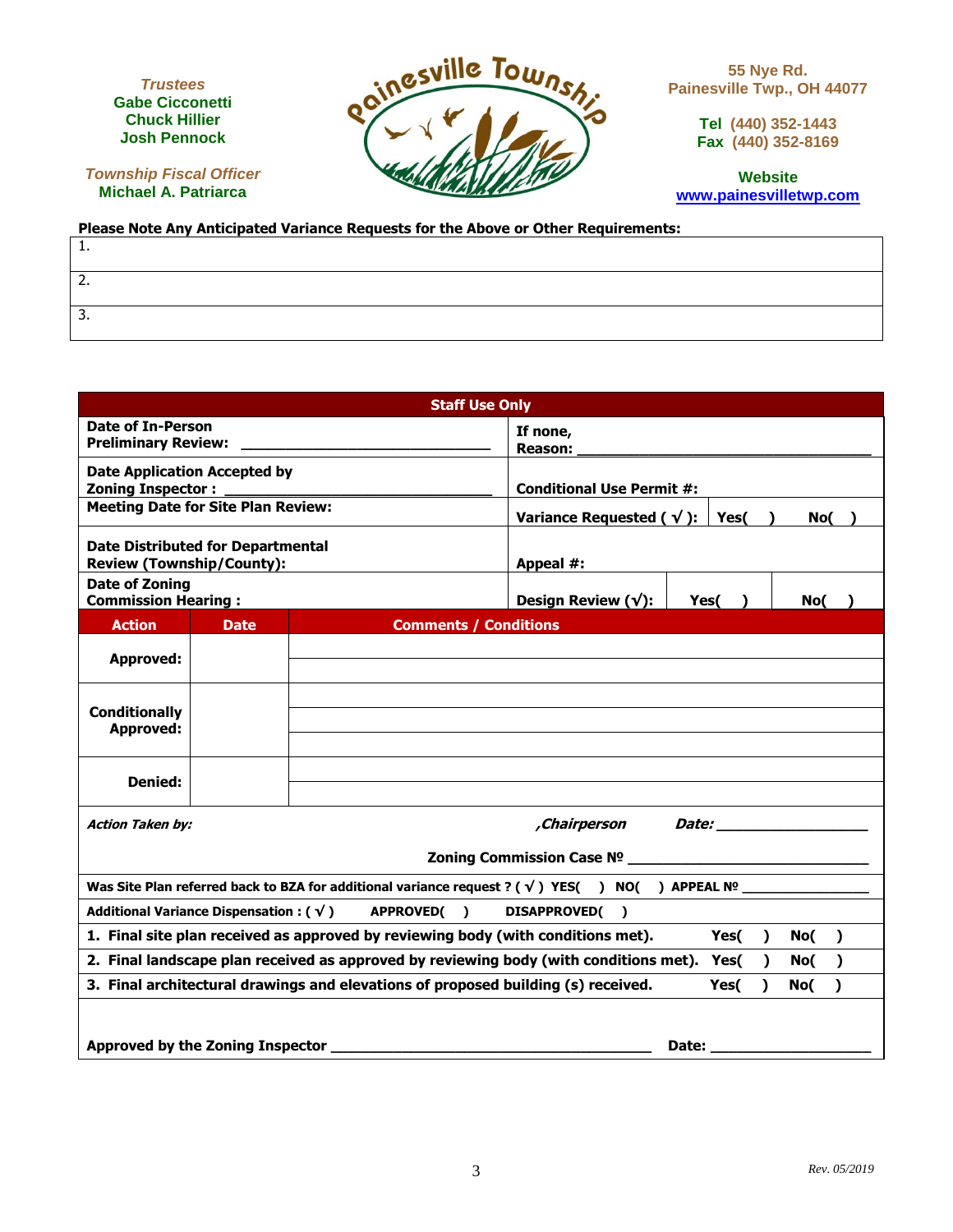# **Site Plan Review Checklist (to be completed by applicant)**

As part of the Application for Site Plan Review, **fourteen (14) packages** of supporting documents (see checklist below) along with a single original signed copy of the application form must be submitted to the Zoning Inspector (**please check (√)** all **items** that are **included** with the plan submittal). **[ Original documents larger than 11x17 size must also be submitted in digital PDF format ]** If an application is being submitted to the Board of Zoning Appeals for variance or conditional use permit, those application forms together with an additional **ten (10) packages** of supporting documents must be submitted to the Zoning Inspector.

# **Site Plan Review Checklist**

- **A** letter with a detailed description of the proposed project.
	- Any letters of approved variances, if applicable.
- A site plan that includes:
	- Title, Name of Project, date, north arrow, and scale
	- Name, address, telephone, fax number of applicant
	- Boundary lines, corner pins, parcel dimensions, land survey data, parcel numbers, right-of-way
	- lines and right- of-way names, names of adjacent property ownership, right-of-way status Zoning and land use of subject site and adjacent parcels
	- Location and width of all existing and proposed roadways, driveways, curb cuts, parking areas,
	- pedestrian pathways, road right-of-ways, any public transit stops, and identification of parking spaces, including handicap spaces
	-
	- Identification of existing and proposed sanitary facilities
	- Identification of existing and proposed water facilities
	- Stormwater management provisions in accordance with regulatory agencies
	- Fraffic flow patterns, including ingress/egress and internal circulation routes<br>
	Identification of existing and proposed sanitary facilities<br>
	<br>
	Location and elevation of existing hydrologic features, including surface drai \_\_\_ Location and elevation of existing hydrologic features, including surface drainage ways, flood plains and wetlands
	- Identification of existing and proposed easements and utility lines, including, but not limited to, gas, cable, electric and telephone
	- Location of all existing and proposed structures, identifying building heights and dimensions, proposed uses, gross floor area, location of entrances, and loading points within 100' of site
	- \_\_\_ Architectural renderings and elevation drawings of primary buildings on the site, which accurately
	- reflects the conditions, as they will appear upon completion of the development
	- Dimensions of all building setbacks and building spacing
	- Location and size of all existing and proposed signs
	- Location of mechanical equipment, trash enclosures, backflow devices and service areas
	- Existing and proposed topographic contours at one foot intervals within 100' of proposed site Vicinity map
	- \_\_\_ **A data block containing the specific list of information found in Section 11.13 (19) of the Zoning Resolution**
	- \_\_\_ Written verification from appropriate agencies that sufficient water and sanitary sewer capacity
	- exists or will be installed or approval of on site waste water treatment system
	- Deed restrictions, protective covenants, or any legal statements regarding the land
	- Proposed timetable for the development of the site
	- \_\_\_ Any other items required by the Township to assist in the review of the site plan (**this line includes any written explanations for items not being provided**).

# **Landscaping & Screening Requirements**

1. **A** Landscaping Plan shall be provided identifying the following items and information, in compliance with the landscaping and screening requirements set forth in Section XXXV of the Zoning Resolution (please check all items included on the plan). For projects within the Main Corridor Commercial Design District, please also consult Section 39.05.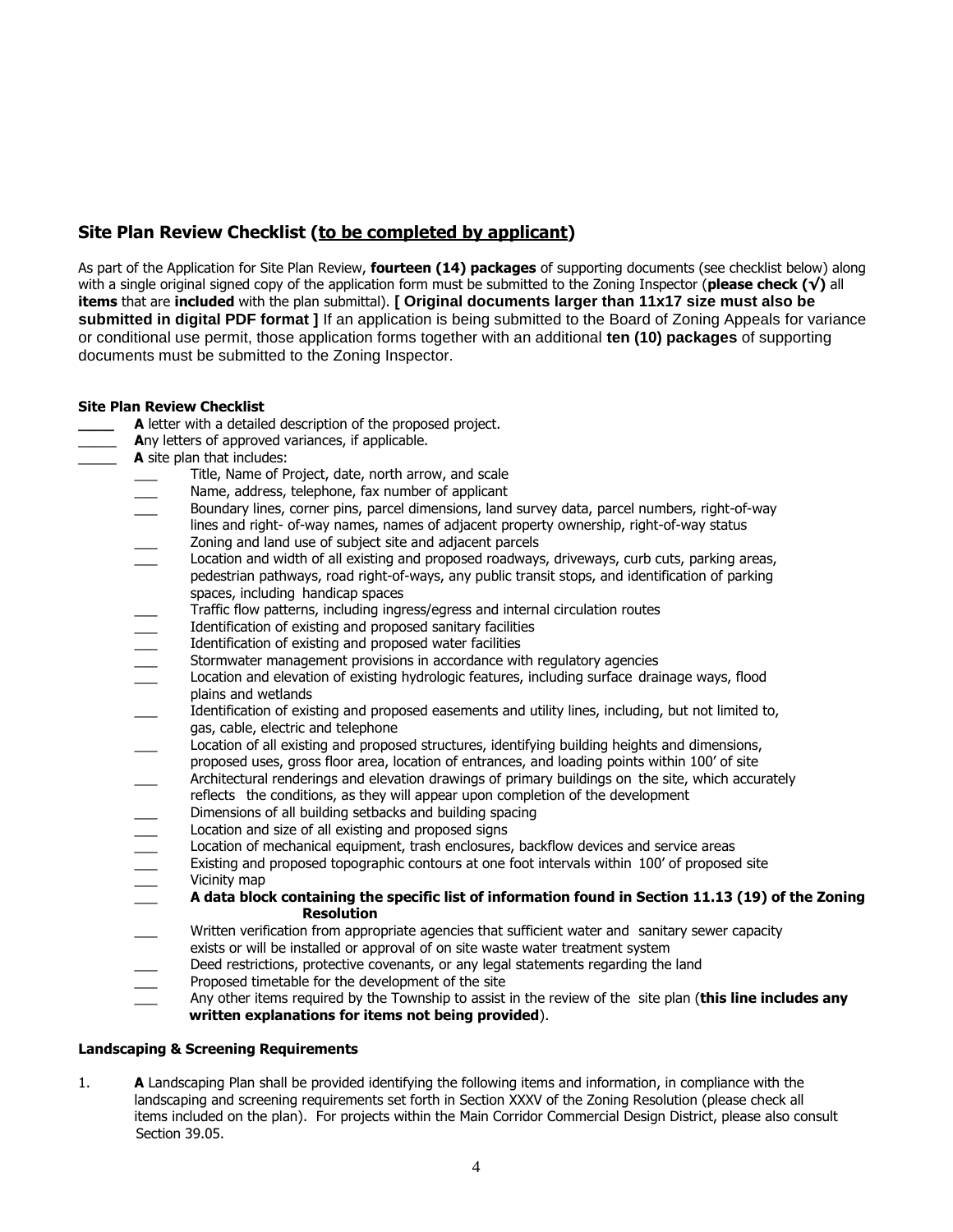#### **TRUSTEES** *Trustees* **ANGELO A. CICCONETTI Gabe Cicconetti Chuck Hillier Josh Pennock**

**Township Fiscal Officer** 



**55 Nye Rd. Painesville Twp., OH 44077**

> **Tel (440) 352-1443 Fax (440) 352-8169**

**Website [www.painesvilletwp.com](http://www.painesvilletwp.com/)**

- **Michael A. Patriarca**
	- \_\_\_ Outline of all buildings and impervious surface areas
	- Location of all existing and proposed landscaping, fences and walls, and other screening features with cross-sections
	- Species, size and condition of all new trees, shrubs, plants sod and ground cover
	- Area calculations for all areas used towards landscaping and buffer areas
	- Legend showing all plant materials, species and common names, sizes, and symbols used on the plan, including exact area of coverage
	- \_\_\_ Contour lines at one-foot intervals, indicating the location of berms, mounds, detention/retention areas, and swales
	- Phasing lines if the landscaping is to be installed in more than one season
	- Irrigation system plans (if applicable)
- 2. Does the landscaping plan meet the general requirements set forth in Section XXXV? Yes( ) No( )
- 3. Does the landscaping plan comply with the building landscaping requirements set forth in Section 35.04? Yes( ) No( )
- 4. Does the landscaping plan comply with the interior parking lot guidelines for minimum landscaping, width of landscaped islands, shade tree requirements, and height requirements set forth in Section 35.05? Yes( ) No( )
- 5. Does the landscaping plan comply with the landscaping requirements along the street frontage set forth in Section 35.06? Yes( ) No( )
- 6. Does the landscaping plan comply with the perimeter parking lot guidelines set forth in Section 35.07? Yes( ) No( )
- 7. Does the landscaping plan comply with the screening requirements for service structures and yards set forth in Section 35.08? Yes( ) No( )
- 8. Does the landscaping plan comply with the minimum buffer area requirements set forth in Section 35.09 for the B-1, B-2, B-3, I-1, I-2, and CS district developments which abut residential districts? Yes( ) No( )
- 9. Do all fences or walls either being proposed or currently existing comply with the requirements set forth in Section 35.10, and is it illustrated on the landscaping plan? Yes( ) No( )
- 10. Does the landscaping plan comply with the landscaping material standards set forth in Section 35.11? Yes( ) No( )

# **Design Requirements**

All site plans submitted for the B-1, B-2, B-3, and CS Districts shall meet the requirements set forth in Section XXXIV of the Zoning Resolution, except for site plans submitted within the Main Corridor Commercial Design District only to the extent that the Zoning Commission agrees that the provisions of Section 34 are superceded by the provisions of Section 39.

- Architectural elevations for all sides of the primary structure, accessory structures, and associated facilities are required. Elevations should include markoffs or indicators for each 10 lineal feet of wall length, width or height for each plane of each wall.
- 1. Does the proposed building(s) comply with the general requirements of the Building Design Elements set forth in Section 34.04? Yes( ) No( )
- 2. Does the proposed building(s) comply with the architectural features set forth in Section 34.04? Yes( ) No( )